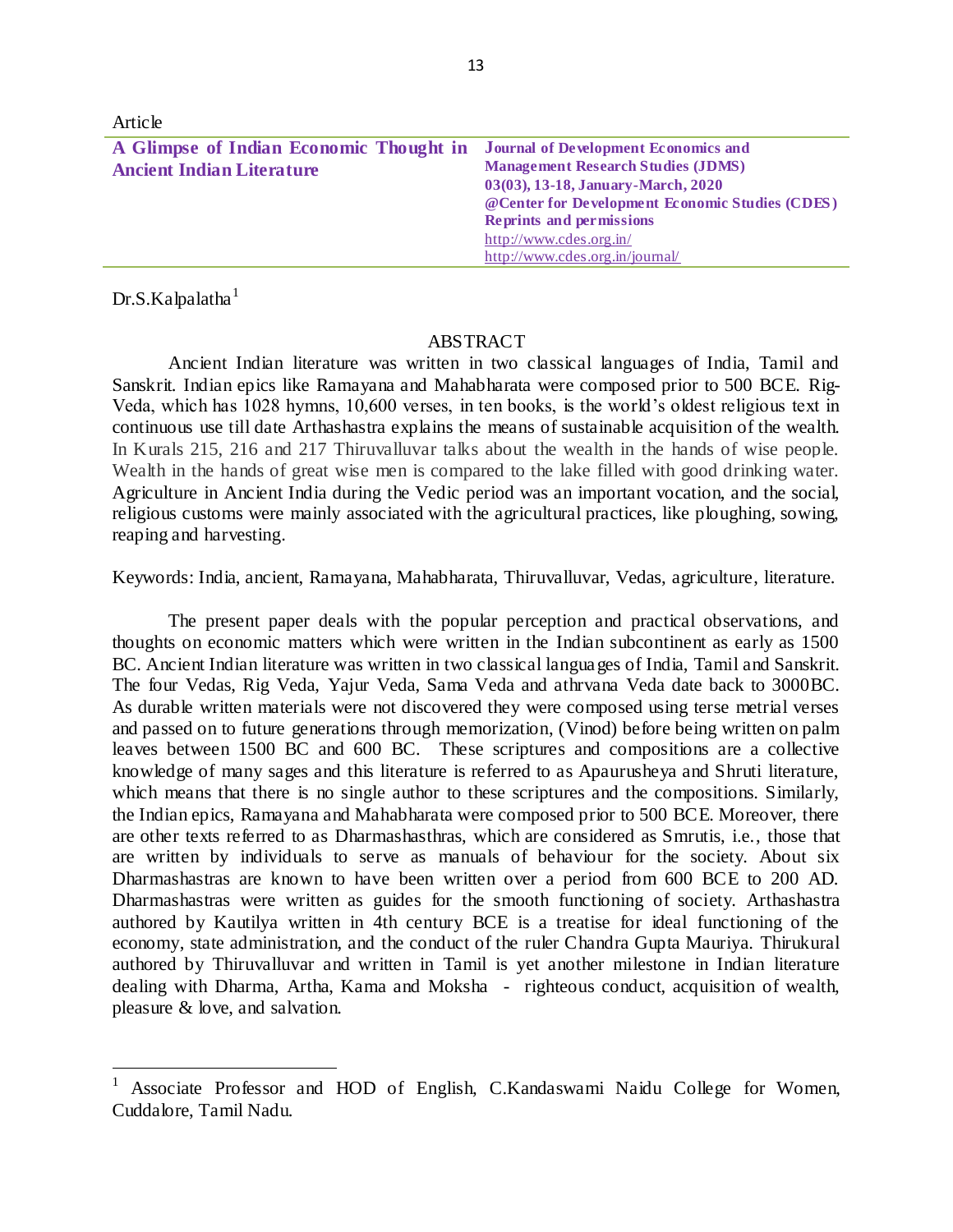It is not surprising that such rich literature existed nearly 5000 years ago because there existed a vibrant social and economic life in India's Sarasvati-Sindhu civilization, which flourished in the regions of Gujarat, Sindh, and Punjab which was at its peak between 2300 BCE to 1700 BCE. Large numbers of seals excavated in this archaeological region were found attached to jars, baskets, and containers. They are the earliest known examples of brands and trademarks by merchants who would ship goods to Mesopotamian sites through Persian Gulf (Moore, K and Reid, S ). This civilization had a well organized urban economy with cities which were more scientifically planned than the contemporary Mesopotamian cities (Spengler). The Golden Age of India had reached its peak during the Gupta dynasty in 6th century B.C. Thereafter, India witnessed invasions by Huns, the barbarian hordes from Central Asia. They ransacked and destroyed Takshashila. From thereon, India had its share of the Dark Ages. Many Sanskrit texts had gone into oblivion and the decline continued with the turmoil caused by the Muslim conquests and the capture of the Indian polity by the British in the eighteenth century. For example, Nalanda University complex in Eastern India, which was founded by the Gupta dynasty 500 BC was completely burned down by the invading Muslim general, BakhtiyarKhilji in 1193AD(Allen, 2002). Fate of other seats of learning such as Vikramasila, Jagaddala, and Odantapuri were sealed in the same fashion (Ambedkar). In fact, Arthashastra was discovered only in the early part of the  $20<sup>th</sup>$  century, in the possession of a pundit from Tanjavur, Tamil Nadu, a region that was left mostly unharmed by the Muslim conquests. It was transcribed and published in English in 1915 by Dr. R. Shamasastri of the Mysore Oriental Library. The Indian texts referred to in this section so far, include contemplative thoughts of sages and folk wisdom, which are not restricted to religious practices alone. They encompass various topics ranging from flora and fauna to philosophy; and, music and mythology to money matters.

In this paper, an attempt is made to demonstrate that economic issues were discussed in Indian ancient texts quite a few millennia ago. Of course, the objective here is not to advocate Indian economics as a separate economic thought process. Laws of economics are universal. However, ancient Indian economic theory is different from modern economic theory in the sense that modern economic theory focuses on pursuit of material and physical pleasures alone whereas ancient economic theory is based on four life objectives -Dharma, Artha, Kama, and Moksha i.e, righteous conduct, acquisition of wealth, pleasure  $\&$  love, and salvation.

Rig-Veda, which has 1028 hymns, 10,600 verses, in ten books is the world's oldest religious text in continuous use till date (Klostermaier, K). There are many hymns which relate to matters on material prosperity, prices, bargaining, and taxes. For example, Hymn 112 of Book IX of the Rig-Veda tells us how we follow our desires and wealth. To paraphrase in short, it says, "we all have diverse hopes and plans. We strive for wealth in different ways. We follow our desires like cows follow one after the other. A frog looks forward to a flood, an arrow-smith seeks someone who will pay him in gold, a craftsman seeks something that is to be restored, and a priest seeks worshippers." (Griffiths, R)Further, in Hymn 21 of Book II of Rig-Veda, the author requests Indra to bestow onus the best of treasures, the spirit of ability and fortune, increase of riches, safety of our bodies, charm of sweet speech, and days of pleasant weather. Yet another Vedic prayer called Chamakam , repeatedly seeks in a rhythmic tone, material objects, happiness, power, knowledge as also spiritual well-being (Nadkarni, M, 2012). A calf also deserts the cow when her udder goes dry. Money gets you everything in a flash. Therefore, let the prudent get cash!" (Ryder, A) Similarly, Panchatantra by Vishnu Sharma written at around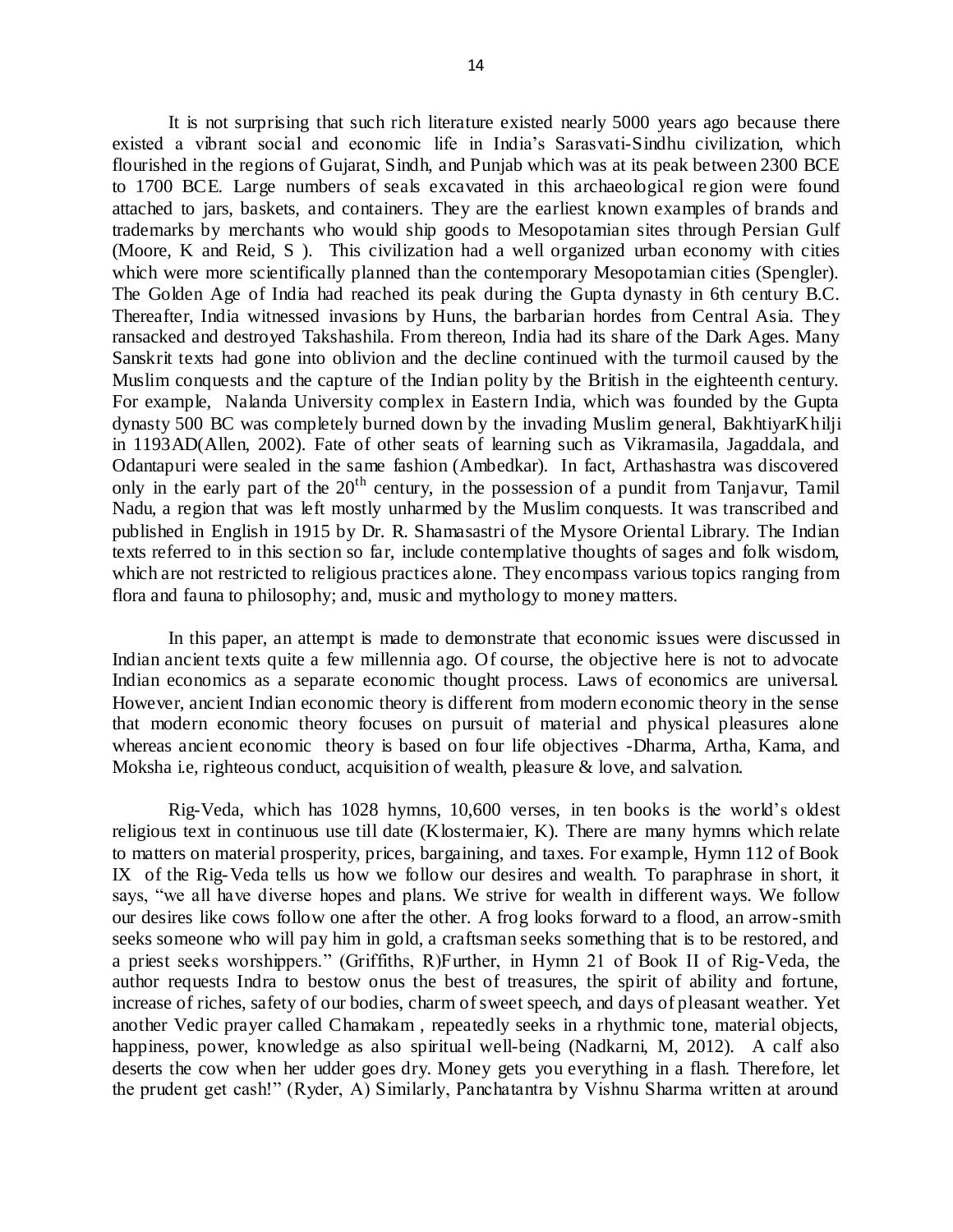200 BCE also drives home importance of money motive through his stories of the wise conduct. In Panchatantra, Vishnu Sharma remarks that unless man's minimal material needs are fulfilled, his higher aspirations cannot be realized. It says, "Until a mortal's belly-pot is full, he does not care for love or music, wit or shame, body's care or scholar's name, virtue or social c harm, godlike wisdom or youthful beauty." (Ryder, A).

In the sixth century BCE, a philosopher named Charvak founded and advocated the materialist school called Lokayat. Charvak is famously quoted as saying, "As long as you live, live happily. Drink ghee even if you may have to borrow money for once consigned to flames after death who can return to enjoy life. Arthashastra explains the means of sustainable acquisition of the wealth. Three fundamental goals of human existence are morality, material wealth, and love & pleasure. According to Kautilya, acquisition of material wealth is supreme, for the other two are dependent on it. (Syamasastri). According to Valluvar wealth is productive of the joys of this world. Valluvar has devoted a complete chapter with ten immortal couplets on wealth. They can be summarised as follows: Wealth makes people important. Wealth acquired with proper means will yield virtues and happiness; All despise the poor, but all praise the rich; All honor the poor man when he become rich; Wealth like taxes belong to the government; There is no sharper weapon than wealth to destroy the arrogance of one's enemies. If wealth is used for noble purpose, it will earn peace and prosperity. The rich man glitters in the brightness of wealth. He enjoys life and visits places he likes in countries far and near. Valluvar says that acquisition of wealth is important, and not to be despised. In Kurals 215, 216 and 217 Thiruvalluvar talks about the wealth in the hands of wise people. Wealth in the hands of great wise men is compared to the lake filled with good drinking water. Next, wealth is in the hands of man of propriety it is like a fruit-bearing tree ripe at the centre of the village. Finally, wealth in the hands of a great man of dignity is like the medicine from an unfailing tree.

Adverse effects of poverty are also recorded in various ancient scriptures and documents. In Shanti Parva of Mahabharata, after the Kurukshetra War was won, Arjuna advices his brother, Uddhishthira to occupy the throne and give up the thought of becoming a mendicant. He says, "he that would live by mendicancy, cannot enjoy the good things of the earth. It is seen that a poor man is accused falsely and he that has wealth has kinsmen. (Ganguli, K) In early Indian literature poverty was looked upon as 'living death' and worldly wealth was considered morally desirable. According to Thiruvalluvar, the evils of poverty are personified in kurals as a sinner and a demon. When the demon takes possession of a person, the latter loses all joy in life. Poverty is cruel. It afflicts people badly. One may sleep in the midst of fire but not amidst of poverty. It destroys the greatness of the kingdom. Poverty brings many miseries to a country. The words of the poor are profitless. A poor man is a stranger to others. Prolonged poverty destroys one's past greatness and the dignity of his speech.

Agriculture in Ancient India during the Vedic period was an important vocation, and the social, religious customs were mainly associated with the agricultural practices, like ploughing, sowing, reaping and harvesting. The study of crops and plants, received considerable attention of the ancient Indians. As regards fertility of the soil, the method of rotation was practiced in Vedic Agriculture. The hymns of Rig Vedaand Atharvaveda are full of references to the usefulness of rain, importance of cattle, six seasons. Some speculation of the role of light on the manufacture of food in green plants is recorded in the Rigveda. The origin of manuring can be traced back as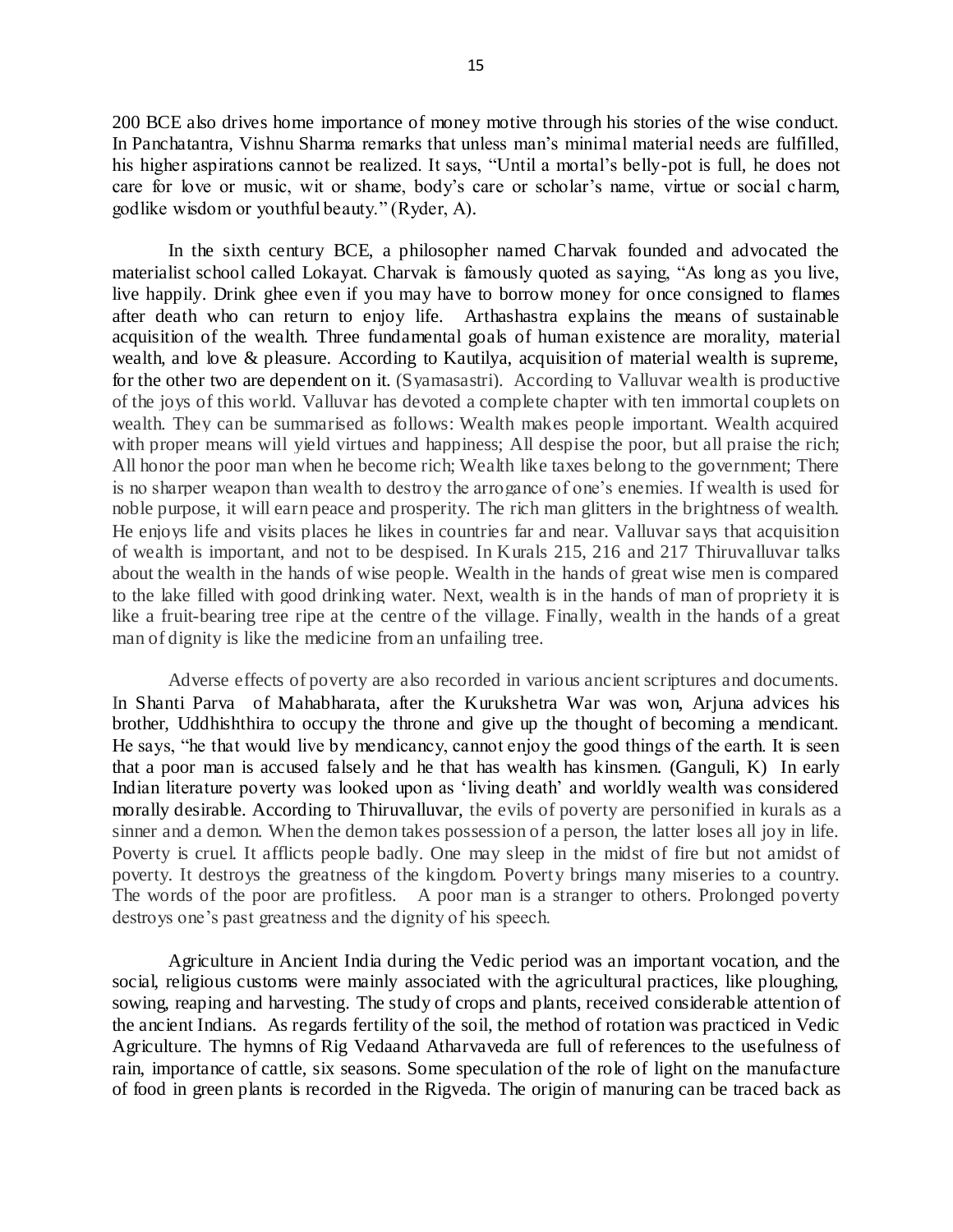early as Rigveda. The Atharvaveda refers to the value of the manures prepared from straw of barley and sesame plants which were used to improve the productivity of the land. The use of dry cow-dung as a manure has also been mentioned in the Atharvaveda. Classifications of herbs into seven types have been described in the Rigveda and Atharvaveda on the basis of morphological and other general characteristics. In Kautilya's Arthasasthra, one of the most important sources of market supplies was agriculture, and, therefore, farmland. Kautilya acknowledged variability of land quality which depended upon variation in rainfall, arability, adaptability of land to different crops, and population density. Valluvar says that the world depends on agriculture. Though laborious, agriculture is the best form of craft that sustains all on earth and is the worthiest of crafts. Farmers are the lynchpin of the world; they alone are independent citizens, others are dependent on them; if the farmer's hands are slackened, even ascetics will fail in their meditation. If a man does not attend to his land personally, it will behave like an angry wife and yield him no pleasure. More than ploughing is manuring and then weeding; more vital than water management is plant protection. Valluvar has emphasized the importance of agriculture and its primacy over all other occupations. If the ploughmen cease to work, the entire economy will collapse. We also find in the Kurals the elements of "Green Revolution" except high yielding variety of seeds: extent of ploughing, manure and fertilizers, water-management, weeding at the right time, and protection against pests and diseases.

Hymn 24 of Book IV of the Rig-Veda, invokes basic demand and supply forces, where buyer and seller bargain for a price .I says, "A customer is trying to buy wine (soma) and fried barley from a priest as sacrificial offerings to seek Indra's favour. Customer bids low price and the offerings remain unsold, for priest is not ready to accept low price. The offerings just cannot be sold for a mere price of ten cows. The needy buyer and shrewd seller both milk out the udder." (Griffiths, R )Kautilya's observation about goods auctioned at the markets was indicative of his awareness of demand and supply forces and relative scarcity. He was aware of traders restricting supply by colluding and charging monopoly price. For such trade restricting behaviour, he had mandated heavy penalty. On the other hand, if there was glut in the market, director of trade was expected to hold back sales to prevent price decline Kautilya seemed to have a notion of a just price. The director of trade was to ascertain cost price after taking into account investment, production, rent, interest, duty, and other expenses . This applied both to importable and exportable. For determining sale price of domestic and imported goods in particular, a 5 per cent and 10 per cent profit was allowed over and above.(Deodhar)

In the Sabha Parva of, Narada, the Vedic sage who visits the newly anointed king Uddhisthira at his royal place Indraprastha, had quite a few questions to the king about his various duties as a king. Among many other, he asks him about the following economic policies concerning his state (Ganguli, K) Narada alerts the king about financial prudence by asking whether or not his expenditures are about 1/4th, 1/3rd, or at worst  $\frac{1}{2}$  of his income and that whether his accountants appraise him on his income and expenditure every forenoon. He wonders if wage payments to artisans are not delayed by more than 4 months and that there are no arrears to payment to soldiers as well. In Panchathatra, Vishnu Sharma says that "A king may scold his servant but he continues to work if he is paid at the end of the day. (Ryder A) Exactly on the lines of the modern 'pay commissions' that get constituted by governments for fixing wages, salaries, and revenue expenditures of the government, Kautilya had prepared a thorough list for annual wages and salaries to be paid to the government employees as also for other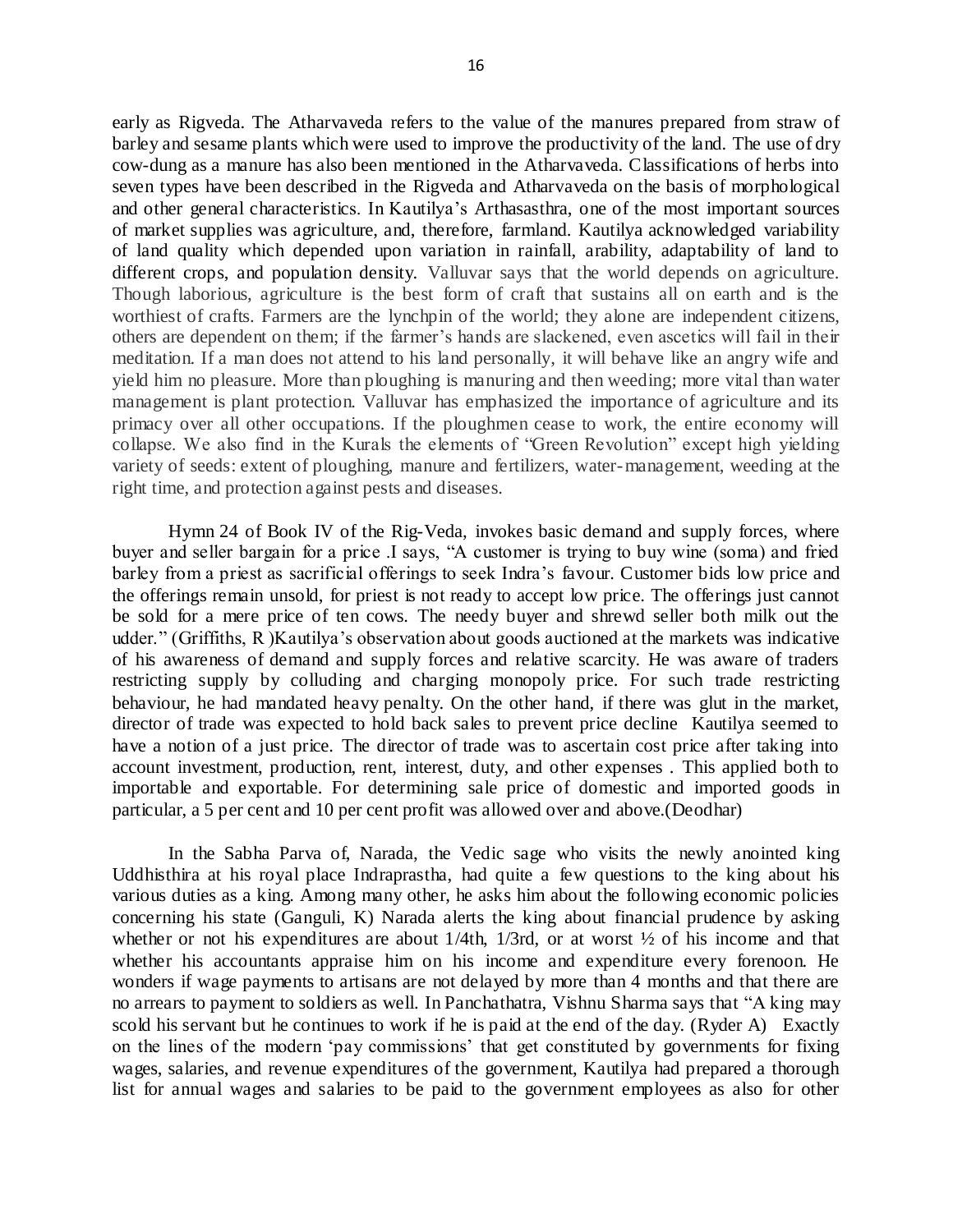revenue expenditures. For example, payments ranged from as high as 48,000 panas 8 per year to king's minister, army commander, and the teacher; 24,000 panas to collector-general; 12,000 panas to village officers (paura); 1000 panas to department superintendents; 500 panas to accounts staff; 60 panas for servants, guards, valets, attendants of palanquins, labourers, and 10 panas per yojan (10-15 km) for a messenger. While his attention to such minute details of administrative payments was noteworthy, what was even more remarkable was his mindfulness of the need to preserve substantive revenue for public goods. He categorically mentioned that wages and salaries of the state should not exceed 25 per cent of the total revenue (Deodhar).

Moreover, in Hymn 173, Book X of Rig Veda there is a reference to taxes (bali) and tributes to be paid by the subjects to the king (Chitrav, S). This idea got further developed in the Shanti Parva of Mahabharata where the text refers to judicious actions of the state. In Hymn 88 of Shanti Parva, "A king should milk (tax) his kingdom like a bee gathering honey from flowering plants. The king should enhance the (tax) burden on his subjects gradually, like a person gradually increases the burden of a young bullock." (Ganguli, K).For example, Kalidas, the great Sanskrit playwright had the following to say in his Sanskrit play, Raghuvansham in Chapter 1.18, "The state collects tax for the greater welfare of its citizens in the same way as the sun evaporates water, only to return it manifold in the form of rain." (Rao D). Thiruvalluvar was against the method of collecting taxes compulsorily. He compared a king who collected taxes by force to a highwayman. Kautilya's discussion on taxation reveals universal ideas of taxation. Taxes should not be heavy or excessive. Tax hikes should be introduced gradually. According to him government should collect taxes like a honeybee, which sucks just the right amount of honey from the flower so that both can survive.(Kangle R). Kautilya emphasizes that taxes should be collected sustainably, just as only the ripened fruits are picked from the orchards, with unripened ones given time to mature, otherwise, citizens may revolt against the ruler. To achieve this purpose, Kautilya had identified a very detailed list of revenue sources and their cate gories. They ranged from agriculture to zoo animals and most tradable/manufactured items. For example, agricultural produce was the most important part of the state's revenue. Those lands that were state owned but not cultivated by state could be leased out to cultivators who would give half the produce to state. Others who could not bring their own seeds, bullocks, labourers, and implements would give about three-fourth of the produce to the state. And those who owned lands would give only one-sixth of the produce to the state.

Thus, this paper attempts to have a glimpse of the basic concept of Economy which lies in the concept of wealth, Poverty, Agriculture, Income and taxation have been in vogue in India since time immemorial and India is proud to have these ideas recorded in its classical literature dating back to 3000 BC in Oral tradition and from 1500 BC in written form. Modern Indian Economy is the continuation of its ancient Economic doctrines laid down by its ancient sages and scholars where economic well being of the society is closly knit with ethical values of Human beings.

## References:

- 1. Ambedkar, B. (2014): Dr. BabasahebAmbedkar: Writings and Speeches, Vol. 3, 2nd edition, Dr. Ambedkar Foundation, Delhi.
- 2. Chitrav, S. (1998): Rigvedache Marathi Bhashantar: Rigveda in Marathi, Bharatiya Charitrakosh Mandal, Pune.